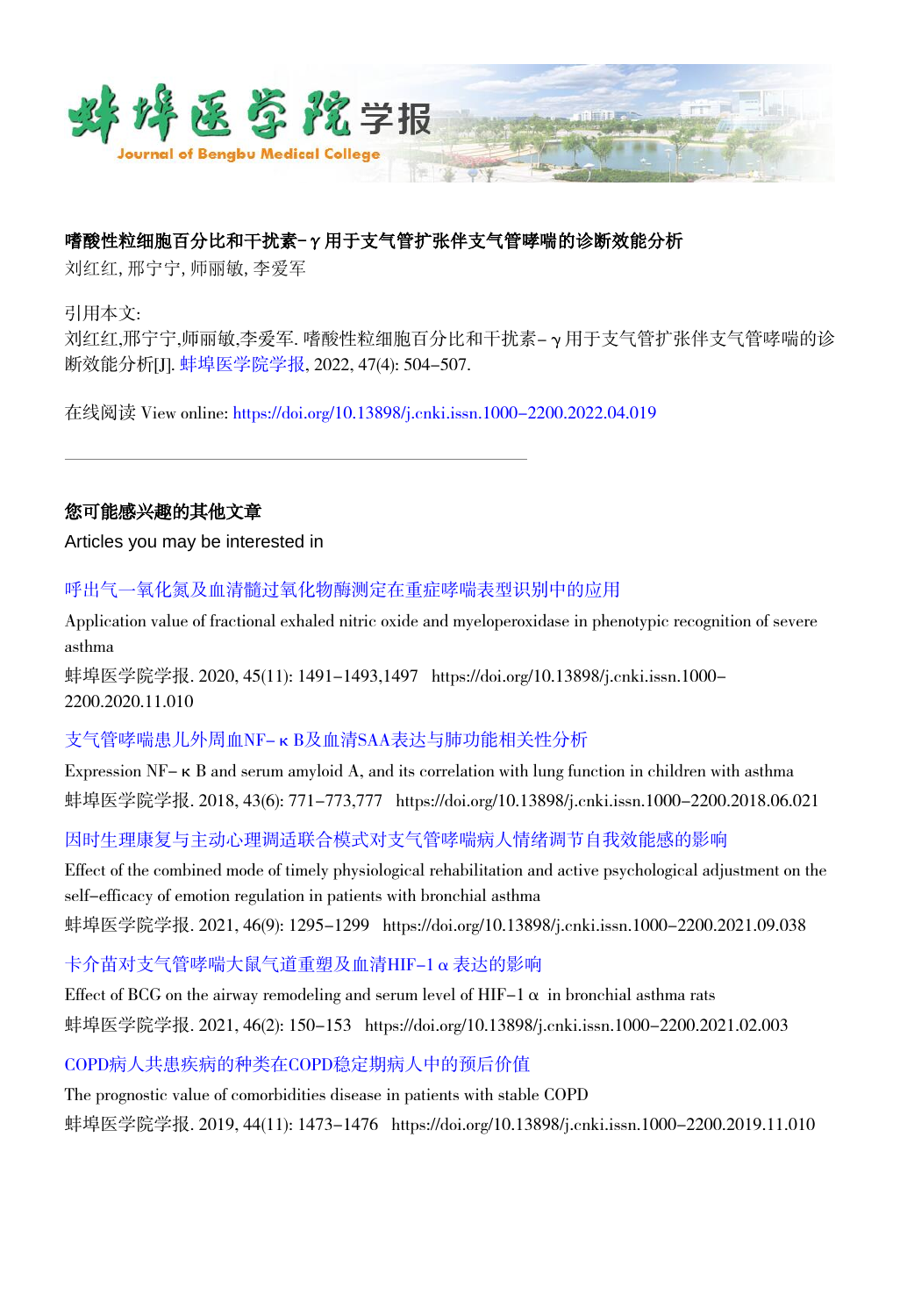# 嗜酸性粒细胞百分比和干扰素-γ 用于支气管扩张伴支气管哮喘的诊断效能分析

### 刘红红,邢宁宁,师丽敏,李爱军

[摘要]日的:探讨嗜酸性粒细胞百分比(EOS%)和干扰素-y(IFN-y)对支气管扩张伴支气管哮喘的诊断价值。 方法:选择支 气管哮喘或者支气管扩张病人共 165 例,其中支气管扩张合并哮喘为 A 组 48 例,单纯哮喘为 B 组 60 例,单纯支气管扩张为 C 组57例。收集病人的临床资料,检测白细胞(WBC)、C反应蛋白(CRP)、降钙素原(PCT)、氧分压(PO2)、二氧化碳分压 (PCO<sub>2</sub>)、EOS% 和 IFN-γ 的水平,运用 logistic 回归拟合 IFN-γ、EOS% 联合诊断模型并绘制 ROC 曲线评估诊断价值,采用 Hanley-McNeil 方法比较 ROC 曲线下面积。 结果:A 组、B 组病人 EOS% 明显高于 C 组(P < 0.01), A 组、B 组病人 EOS% 差异 无统计学意义(P > 0.05), A 组病人 IFN-γ 低于 B 组、C 组(P < 0.01)。 EOS% 诊断支气管扩张合并哮喘的敏感性为 0.684,特 异性为 0.621;IFN-γ诊断支气管扩张合并哮喘的敏感性为 0.614,特异性为 0.661;IFN-γ 联合 EOS% 诊断支气管扩张合并哮 喘的敏感性为 0.754,特异性为 0.601。 结论:EOS% 联合 IFN-γ 诊断支气管扩张合并哮喘的敏感性和特异性均较高,诊断价值 较高。

[关键词] 支气管扩张;哮喘;嗜酸性粒细胞百分比;干扰素-γ [中图法分类号] R 562.2 [文献标志码] A DOI:10. 13898/i. cnki. issn. 1000-2200. 2022. 04. 019

## Analysis of the diagnostic efficacy of eosinophil percentage and interferon- $\gamma$  in bronchiectasis with asthma

LIU Hong-hong, XING Ning-ning, SHI Li-min, LI Ai-jun

(Department of Respiratory Medicine,Xingtai Third Hospital,Xingtai Hebei 054000,China)

 $\lceil$  Abstract  $\rceil$  Objective: To investigate the diagnostic value of eosinophil percentage (EOS%) and interferon- $\gamma$  (IFN- $\gamma$ ) in bronchiectasis with asthma. Methods: A total of 165 patients with asthma or bronchiectasis were selected, including 48 patients with bronchiectasis combined with asthma in group A,60 patients with asthma alone in group B,and 57 patients with bronchiectasis alone in group C. The clinical data of patients were collected, WBC, CRP, PCT, PO<sub>2</sub>, pCO<sub>2</sub>, EOS% and IFN- $\gamma$  levels were measured and analyzed. Logistic regression was used to fit the IFN- $\gamma$  and EOS% joint diagnosis model and draw the ROC curve to evaluate the diagnostic value. The area under the ROC curve was compared by Hanley-McNeil method. Results: EOS% in group A and group B was significantly higher than that in group  $C(P < 0.01)$ , and there was no significant difference in EOS% between group A and group B  $(P > 0.05)$ . IFN-y in group A was significantly lower than that in group B and group C(P < 0.01). The sensitivity of EOS% in the diagnosis of bronchiectasis with asthma was 0.684, the specificity was 0.621; the sensitivity of IFN- $\gamma$  in the diagnosis of bronchiectasis with asthma was  $0.614$ , the specificity was  $0.661$ . The sensitivity and specificity of IFN- $\gamma$  combined with EOS% in the diagnosis of bronchiectasis with asthma were 0.754 and 0.601, respectively. Conclusions: The sensitivity and specificity of EOS% combined with IFN- $\gamma$  in the diagnosis of bronchiectasis combined with asthma are high, which has high diagnosis value.

[Key words] bronchiectasis; asthma; eosinophil percentage; interferon- $\gamma$ 

支气管扩张合并支气管哮喘是呼吸系统疾病中 一种比较特殊的慢性气道炎症,不仅仅可以表现为 支气管扩张的慢性咳嗽、咳痰、咯血的临床表现,还 可以表现为哮喘的症状,容易出现漏诊,可能是因为 病人炎症反应较重时咳嗽、咳痰症状较明显而哮喘 症状不典型,易出现哮喘的漏诊,当病人出现哮喘急 性发作时若同时伴有咳嗽、咳痰,往往被认为合并感 染,易出现支气管扩张的漏诊<sup>[1-2]</sup>。气管扩张并哮 喘发病机制目前尚未完全明确,两种疾病临床表现 复杂,症状较单纯的支气管扩张或支气管哮喘重,治 疗难度大,住院时间长,而早期诊断尤为重要[3]。 嗜酸性粒细胞(EOS)被认为是引起支气管哮喘黏膜 损伤的重要炎症细胞,在哮喘病人疾病进展中起着 重要作用,哮喘与 EOS 浸润气道上皮及气道的高反 应性所致的气道重塑有关 $^{\lfloor 4-5 \rfloor}$ 。干扰素-γ(IFN-γ)

<sup>[</sup>收稿日期] 2020 - 06 - 13 [修回日期] 2020 - 11 - 04

<sup>[</sup>基金项目] 河北省邢台市科技计划项目(2019ZC208)

<sup>[</sup>作者单位] 河北省邢台市第三医院 呼吸内科,054000

<sup>[</sup>作者简介] 刘红红(1984 - ),女,硕士,主治医师.

<sup>[</sup>通信作者] 李爱军,主任医师. E-mail: 972187874@ qq. com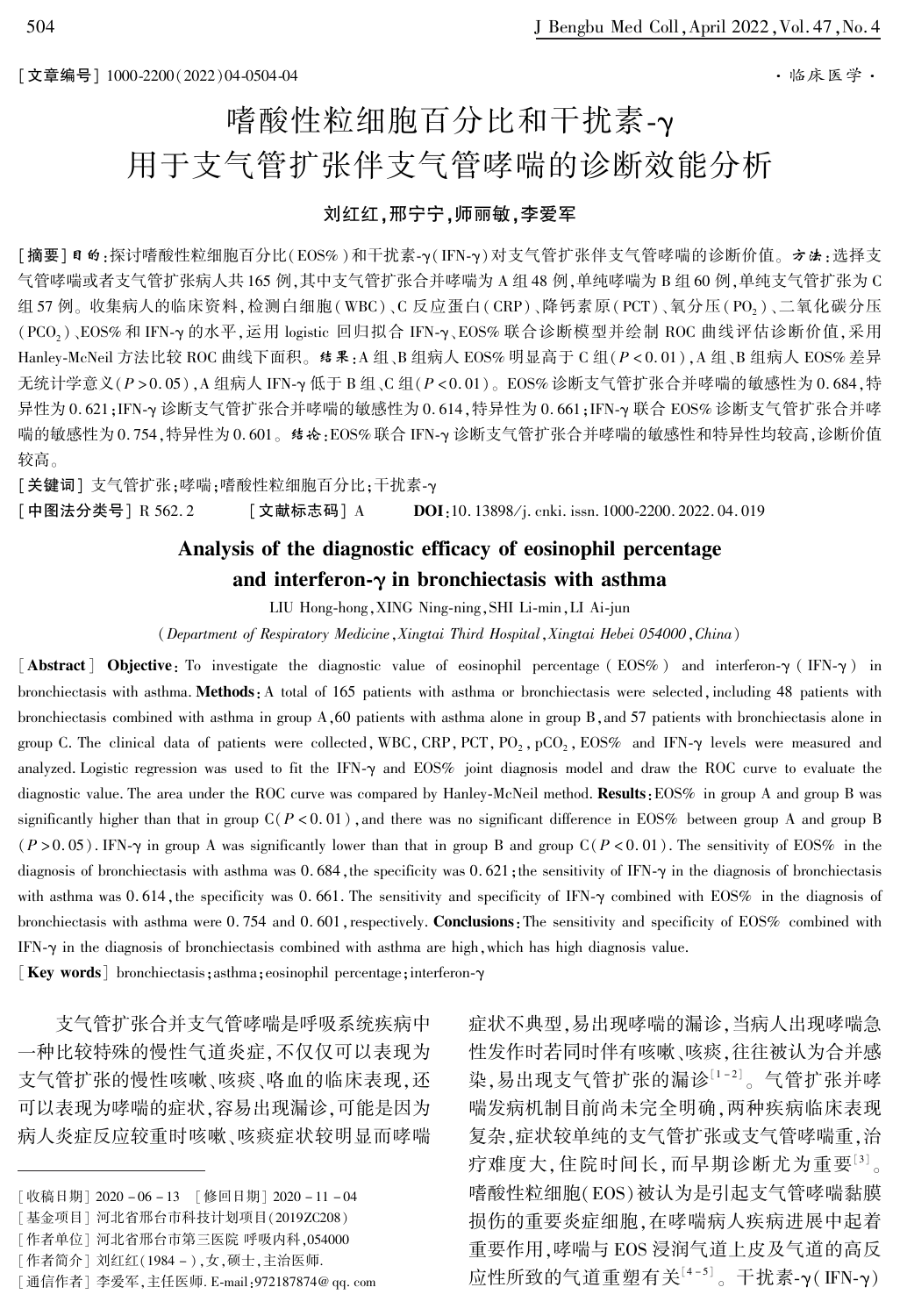是主要由 T 细胞分泌的细胞因子,具有抑制炎症因 子释放、减轻气道过敏性炎症的作用[6] 。 本研究旨 在探讨外周血 EOS 百分比(EOS%)、IFN-γ 对支气 管扩张合并支气管哮喘的诊断价值。 现作报道。

#### 1 资料与方法

1. 1 一般资料 收集 2017 年 3 月至 2019 年 10 月 于我院就诊的支气管哮喘或者支气管扩张病人共 165 例,其中支气管扩张合并哮喘为 A 组 48 例,单 纯哮喘为 B 组60 例,单纯支气管扩张为 C 组57 例。 本研究经我院伦理委员会批准,病人同意签署知情 同意书。

1. 2 纳入与排除标准 纳入标准:符合支气管哮喘 或者支气管扩张的诊断。 根据《成人支气管扩张专 家共识(2012 年)》,胸部高分辨率 CT 符合以下之 一者为支气管扩张,(1)邻近肺段的支气管直径与 扩张的支气管直径之比 < 1;(2) 胸膜下 1 cm 范围 内有支气管影;(3)某段的支气管远端大于支气管 近端;(4)伴行动脉管径与支气管扩张直径之比 > 1。 哮喘的诊断参照《哮喘防治指南(2016 年版)》, 符合以下症状和体征,同时符合气流受限客观检查 的一种:(1)反复发作的喘息、气急,伴或不伴胸闷、 咳嗽,常与接触变应原、冷空气、刺激性物质有关; (2)发作时双肺闻及散在哮鸣音,呼气音延长;(3) 上诉症状和体征可自行缓解;(4)气流受限客观检 查有支气管舒张试验阳性、支气管激发试验阳性、呼 气流量峰值平均每日变异率 > 10% 或者周平均变异

率 > 20% 。 支气管哮喘合并支气管扩张需同时满足 支气管扩张和哮喘的诊断。 能配合肺功能检测,并 签署知情同意书。

排除标准:(1)1 周内有饮酒、剧烈活动或使用 支气管扩张剂;(2)有呼吸道感染病史或合并其他 部位感染;(3) 近期使用全身或吸入糖皮质激素; (4)合并其他心肺疾病,如慢性阻塞性肺病、慢性肺 源性心脏病、重叠综合征、冠心病、心肌病等;(5)伴 严重心、血液、肿瘤、免疫系统疾病及寄生虫等疾病。 1. 3 研究方法与观察指标 抽取病人外周静脉血 5 mL,用 iChem-540 型全自动生化分析仪(库贝尔医 疗器械有限公司)检测病人血清嗜酸性粒细胞百分 比(EOS% )水平、白细胞(WBC)水平。 采用酶联免 疫吸附试验检测 IFN-γ、C 反应蛋白(CRP)、降钙素 原(PCT) 表达水平,试剂盒由上海丰寿公司提供。 采用自动血气分析仪检测血液氧分压(PO2)、二氧 化碳分压(PCO2)水平,仪器由上海涵飞医疗器械公 司提供。

1.4 统计学方法 采用方差分析、 $x^2$ 检验和 logistic 回归分析,并绘制 ROC 曲线评估诊断价值。

#### 2 结果

2. 1 3 组病人临床资料比较 3 组病人性别、年龄、 体质量指数(BMI)、WBC 差异均无统计学意义(P > 0. 05),A 组、B 组病人 EOS% 明显高于 C 组,A 组病 人 IFN-γ 明显低于 B 组、C 组(P < 0.01)(见表 1)。

表 1 3 组病人临床资料比较 $(\bar{x} \pm s)$ 

| 分组                             | $\mathfrak n$ | 男                  |                          | 年龄/岁   | 病程/月                              | $BMI/(kg/m^2)$                                                                       | $PO_2/mmHg$                       | $PCO_2/mmHg$     | WBC/             | CRP/             | PCT/                            | EOS%          | IFN- $\gamma/(ng/L)$                                                        |
|--------------------------------|---------------|--------------------|--------------------------|--------|-----------------------------------|--------------------------------------------------------------------------------------|-----------------------------------|------------------|------------------|------------------|---------------------------------|---------------|-----------------------------------------------------------------------------|
|                                |               |                    | 女                        |        |                                   |                                                                                      |                                   |                  | $\times 10^9$    | (mg/L)           | (ng/mL)                         |               |                                                                             |
| A组                             | 48            | 21                 | 27                       |        | $64.25 + 4.15$ $24.29 + 2.79$     | $20.88 \pm 3.31$                                                                     | $58.33 \pm 0.97$                  | $51.68 \pm 0.94$ | $14.78 \pm 2.16$ | $48.45 \pm 4.47$ | $10.67 \pm 1.05$                | $5.36 + 0.78$ | $19.82 \pm 5.14$                                                            |
| B组                             | 60            | 26                 | 34                       |        |                                   | $63.07 \pm 5.42$ $21.03 \pm 2.77$ $21.03 \pm 2.77$ $59.05 \pm 0.68$ $52.13 \pm 0.79$ |                                   |                  | $13.90 \pm 2.89$ | 49.16 $\pm$ 5.78 | $9.77 \pm 1.57$ 5.27 $\pm 0.54$ |               | 24.82 $\pm$ 4.79 <sup>*</sup>                                               |
| C组                             | 57            | 27                 | 30                       |        | $64.18 \pm 5.32$ $23.97 \pm 2.50$ |                                                                                      | $20.95 \pm 2.25$ 58.90 $\pm 0.69$ | $51.80 \pm 0.58$ | $14.68 \pm 1.98$ | $50.78 \pm 4.14$ |                                 |               | $10.56 \pm 2.21$ 1.17 $\pm$ 0.52 $*$ $*$ $\#$ 29.57 $\pm$ 3.15 $*$ $*$ $\#$ |
|                                | -             | $0.23^{\triangle}$ |                          | 0.98   | 25.39                             | 0.04                                                                                 | 12.30                             | 5.03             | 2.29             | 3.21             | 4.69                            | 850.22        | 63.76                                                                       |
| P                              | -             |                    | > 0.05                   | > 0.05 | < 0.01                            | > 0.05                                                                               | < 0.01                            | < 0.01           | > 0.05           | < 0.05           | < 0.05                          | < 0.01        | < 0.01                                                                      |
| $MS_{4\text{H}}$ <sub>th</sub> |               |                    | $\overline{\phantom{0}}$ | 25.470 | 7.213                             | 7.723                                                                                | 0.606                             | 0.600            | 5.751            | 23.889           | 2.906                           | 0.376         | 19.451                                                                      |

 $t$  检验 : 与 A 组比较 \* \*  $P$  < 0. 01 ; 与 B 组比较##P < 0. 01 。 $\Delta \overline{\kappa} \, \chi^2$  值

 $2.2$   $EOS%$ 、IFN-γ诊断支气管扩张合并哮喘的 ROC 曲线 以支气管合并哮喘为自变量(是赋值为 1,否赋值为 0), IFN-γ、EOS% 为因变量进行 logistic 回归分析,得到回归方程为 Logit ( P) = 1. 782 + 0. 223 EOS% + 0. 456 IFN-γ,模型中概率值变量 pre-1 =  $1/$ [ 1 + exp( - Logit(P)]。并根据 logistic 回归模型中的概率值 pre-1 拟合联合 ROC 曲线绘制

ROC 曲线,结果显示 EOS% 诊断支气管扩张合并 哮喘ROC 曲线下面积 ( AUC ) 为 0. 633, 95% CI: 0. 566 ~ 0. 700,截断值为 4. 35% ,敏感性为 0. 684, 特异性为 0.621;IFN-γ诊断支气管扩张合并哮喘截 断值为 33.56 ng/L, AUC 为 0.603, 95%  $CI$ :0.533~ 0. 672,敏感性为 0. 614,特异性为 0. 661;联合诊断 AUC: 0. 744, 敏感性为 0. 754, 95%  $CI: 0.681$  ~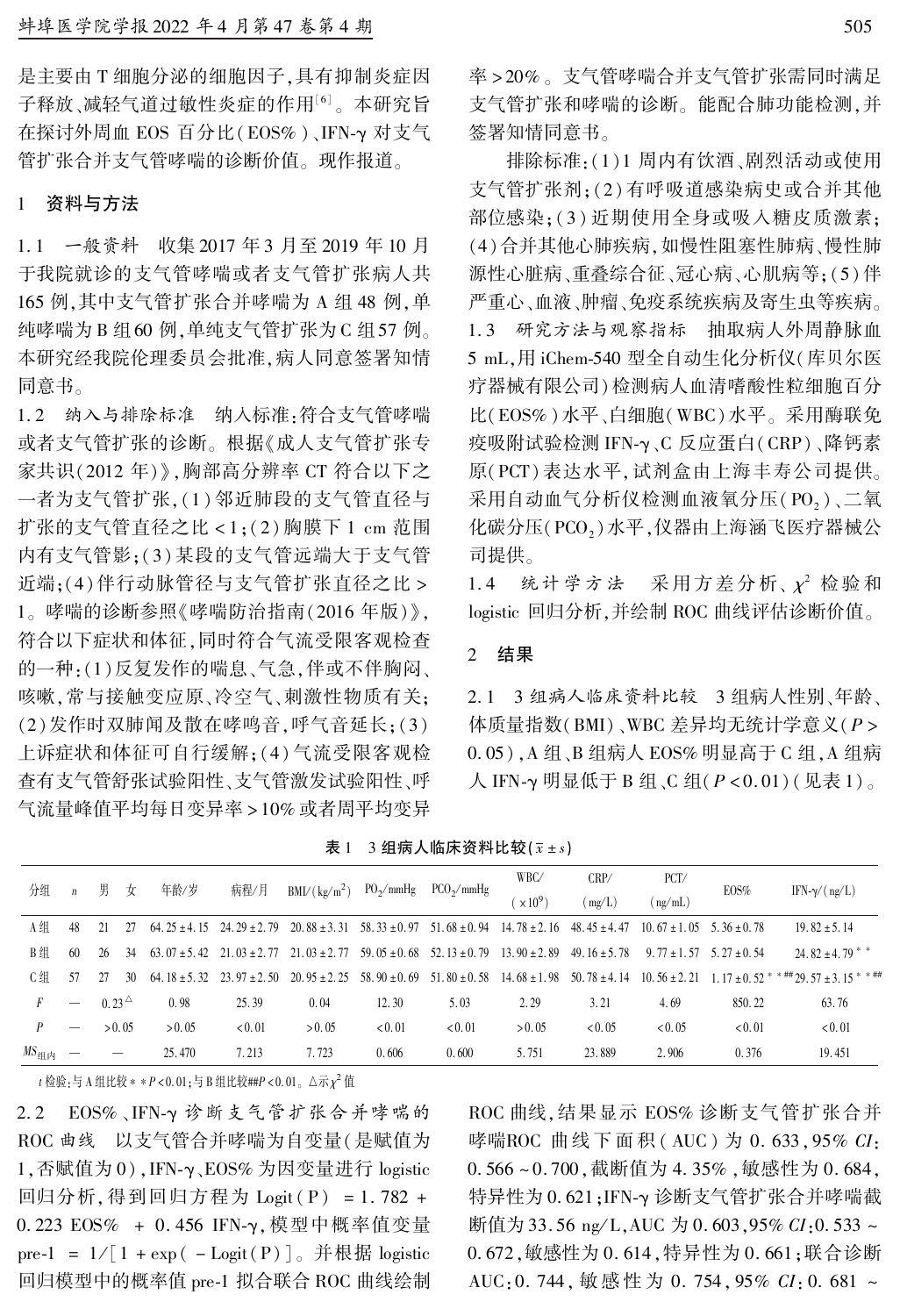0. 807,特异性为 0. 601(见表 2)。

表 2 EOS%、IFN-γ 诊断支气管扩张合并哮喘的 ROC 曲线分析

| 检验变量          | 敏感性          | 特异性           | 阳性<br>预测值    | 阴性<br>预测值    | 约登指数  | AUC   | 95% CI             |
|---------------|--------------|---------------|--------------|--------------|-------|-------|--------------------|
| IFN- $\gamma$ | 0.614(30/48) | 0.661(78/117) | 0.435(30/69) | 0.813(78/96) | 0.275 | 0.603 | $0.533 \sim 0.672$ |
| EOS%          | 0.684(33/48) | 0.621(73/117) | 0.429(33/77) | 0.830(73/88) | 0.305 | 0.633 | $0.566 \sim 0.700$ |
| 联合诊断          | 0.754(37/48) | 0.601(70/117) | 0.440(37/84) | 0.864(70/81) | 0.355 | 0.744 | $0.681 - 0.807$    |

#### 3 讨论

哮喘是由肥大细胞、EOS、上皮细胞等多种炎症 细胞和炎症因子共同参与的气道表态反应性疾病, 支气管扩张是气道器质性病变而导致的气道慢性炎 症反应<sup>[7-8]</sup>。支气管扩张和哮喘在临床上症状相 似,尤其是合并感染时难以互相鉴别,支气管扩张合 并支气管哮喘的可能原因为扩张的支气管结构破 坏,易滋生细菌和病毒并导致反复感染,久而久之会 导致气道稳定性降低,气道分泌物无法排除等,从而 导致咳嗽、咳痰、喘息等症状,从而导致哮喘<sup>[9-10]</sup>。 目前指南主张以激素抗炎和抗生素抗感染治疗为 主,辅以排痰、吸氧、化痰等治疗,但治疗效果较差, 而早期诊断能明显提高治疗效果,因此,探索支气管 扩张合并支气管哮喘的诊断方式对于预后有重要 意义。

EOS 是 WBC 中的一种,主要反映过敏反应及 免疫反应,在过敏、寄生虫感染、皮肤感染等病人体 内明显增高,EOS 在支气管哮喘疾病的发生和进展 中发挥重要作用,研究发现,哮喘病人支气管内有大 量 EOS 浸润, EOS 可分泌 IL-3、IL-5 多种细胞因子, 而 IL-3、IL-5 等细胞因子也可诱导 EOS 分化,进一 步加重气道炎症,目前临床指南推荐将 EOS 作为抗 炎治疗的靶点 $^{\left[ 11-12\right] }$ 。进一步深入研究发现,CD4 细 胞同时参与支气管扩张和哮喘疾病的发生和发展, 因此推测两者之间有一定的联系。 哮喘发病机制之  $-$ 为 Th1、Th2 细胞的失调, 而 IFN- $\gamma$  是促进 Th0 向 Th1 细胞转化的关键因子,可反映 Th1 细胞数量和 功能状态,可通过检测 IFN-γ 的表达量反映哮喘的 严重程度 $^{\text{\tiny{[13]}}}$ 。张海宁等 $^{\text{\tiny{[14]}}}$ 研究发现支气管扩张合 并哮喘病人体内 IFN-γ 表达量明显低于单纯哮喘和 支气管扩张病人,对于支气管扩张合并哮喘的辅助 检查有重要价值。 本研究结果显示 3 组病人性别、 年龄、BMI、WBC 差异无统计学意义(P > 0. 05),A 组、B 组病人 EOS% 明显大于 C 组, A 组病人 IFN-γ 明显小于 B 组、C 组( $P < 0.01$ )。表明支气管扩张

合并哮喘和哮喘病人 EOS% 明显高于单纯支气管扩 张病人,支气管扩张合并哮喘病人 IFN-γ 明显低于 单纯支气管扩张和哮喘。 豆雪芹等[15] 研究发现支 气管扩张合并哮喘病人 EOS% 明显增高,更易表现 为个人过敏史,对支气管扩张合并哮喘的辅助诊断 有重要参考价值。 涂智毅等[16] 研究发现支气管扩 张合并哮喘病人 IFN-γ 高于单纯哮喘病人,但相关 性分析未发现明显差异,尚需进一步临床探讨。

logistic 回归分析结果显示 IFN-γ、EOS% 是支气 管扩张合并哮喘的危险因素。EOS%、IFN-γ诊断支 气管扩张合并哮喘的敏感性分别为 0. 684、0. 614, 特异性为 0. 621、0. 661;联合诊断 AUC:0. 744,敏感 性为 0.754, 特异性为 0.601。表明 EOS%、IFN-γ 是 支气管扩张合并哮喘的危险因素,并且 ROC 曲线显 示 EOS%、IFN-γ 单独诊断支气管扩张合并哮喘的 特异性较低,易造成临床误诊,而敏感性低则会导致 临床漏诊率高,诊断价值较低。而 EOS%、IFN-γ 联 合诊断支气管扩张合并哮喘的敏感性明显提高,可 以减少单纯支气管扩张合并哮喘的临床漏诊,提高 诊断价值,相比于传统的高分辨率 CT 和肺功能等 检查方法,具有便捷、快速和价格低廉的优点,尤其 适用于卧床不宜行相关检查的重症病人,且 AUC 较 高,预测准确性较高,具有更高的临床价值。

综上,支气管扩张合并哮喘和哮喘病人 EOS% 明显高于单纯支气管扩张,支气管扩张合并哮喘病 人 IFN-γ 明显低于单纯支气管扩张和哮喘, 且 EOS%、IFN-γ 联合诊断支气管扩张合并哮喘的敏感 性和特异性均较高。

#### [ 参 考 文 献 ]

- [1] TIOTIU A, MARTINET Y, JANKOWSKI R, et al. Gamma globulin replacement therapy in uncontrolled, severe asthma associated with humoral immunodeficiency:a series of five case reports[J]. J Asthma,2019,56(1):79.
- [2] PAINE NJ, JOSEPH MF, BACON SL, et al. Association between depression, lung function, and inflammatory markers in patients with asthma and occupational asthma<sup>[J]</sup>. J Occup Environ Med, 2019,61(6):453.